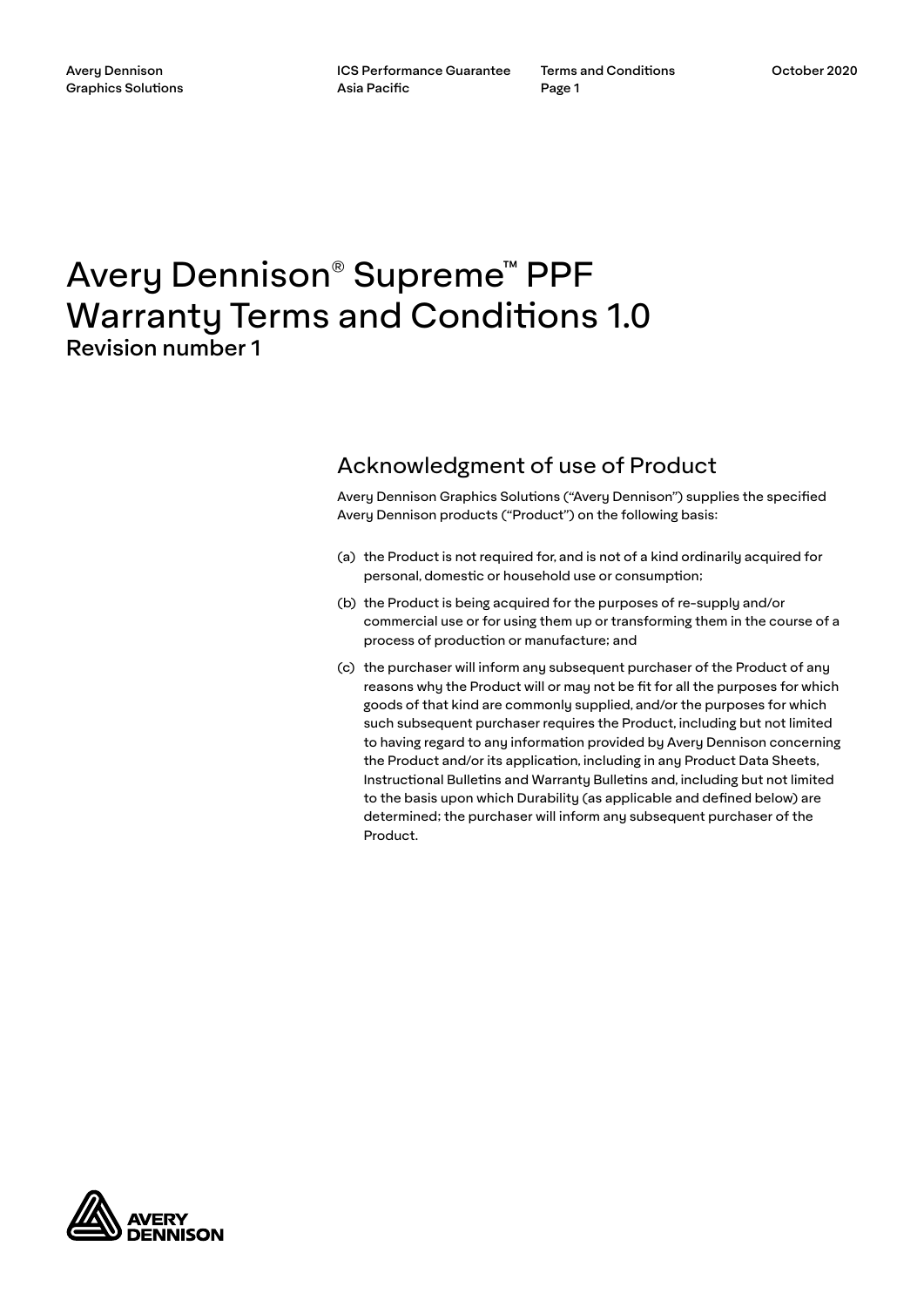# Avery Dennison Graphics Product Limited Express Warranty

Avery Dennison warrants that the Product will be free from defects in manufacturing and workmanship (as defined below) upon shipment, and when used according to Avery Dennison' written instructions, will under normal conditions provide Durability for the warranty period stated in the Avery Dennison Supreme PPF™ Warranty Bulletin, subject to the terms, conditions and limitations contained herein.

"Durability" for the purpose of this warranty means that the Product situated outdoors, subject to the limitations herein and Avery Dennison Product Data Sheets and Instructional Bulletins, and applied to recommended surfaces, will not deteriorate excessively such as, film discoloration, cracking, crazing, blistering, excessive gloss changes, excessive dimensional change or loss of adhesion, due solely to a defect in the Product in manufacturing or workmanship. Durability is based on Australian and New Zealand outdoor exposure conditions (Zones 1, 2 & 3), unless otherwise stated, and application to recommended substrates. Actual performance life will depend on a variety of factors, including but not limited to substrate preparation, exposure conditions and maintenance of the Product. In case of use in areas of high temperature or humidity, in industrially polluted areas or other areas with air laden particulate matter, and/or in high altitudes, Durability will be reduced.

# Defect Coverage for Product

- Manufacturing & Workmanship Defects. A failure of the Product to materially conform to the Avery Dennison written manufacturing specifications for the Product.
- Cutting Defects. A failure of clean cutting and weeding characteristics when cut as recommended in the applicable Avery Dennison Product Data Sheet and Instructional Bulletins, due solely to a defect in the Product in manufacturing or workmanship.
- Durability. Excessive film discoloration, cracking, crazing, blistering, excessive gloss changes, excessive dimensional change or loss of adhesion, due solely to a defect in the Product in manufacturing or workmanship.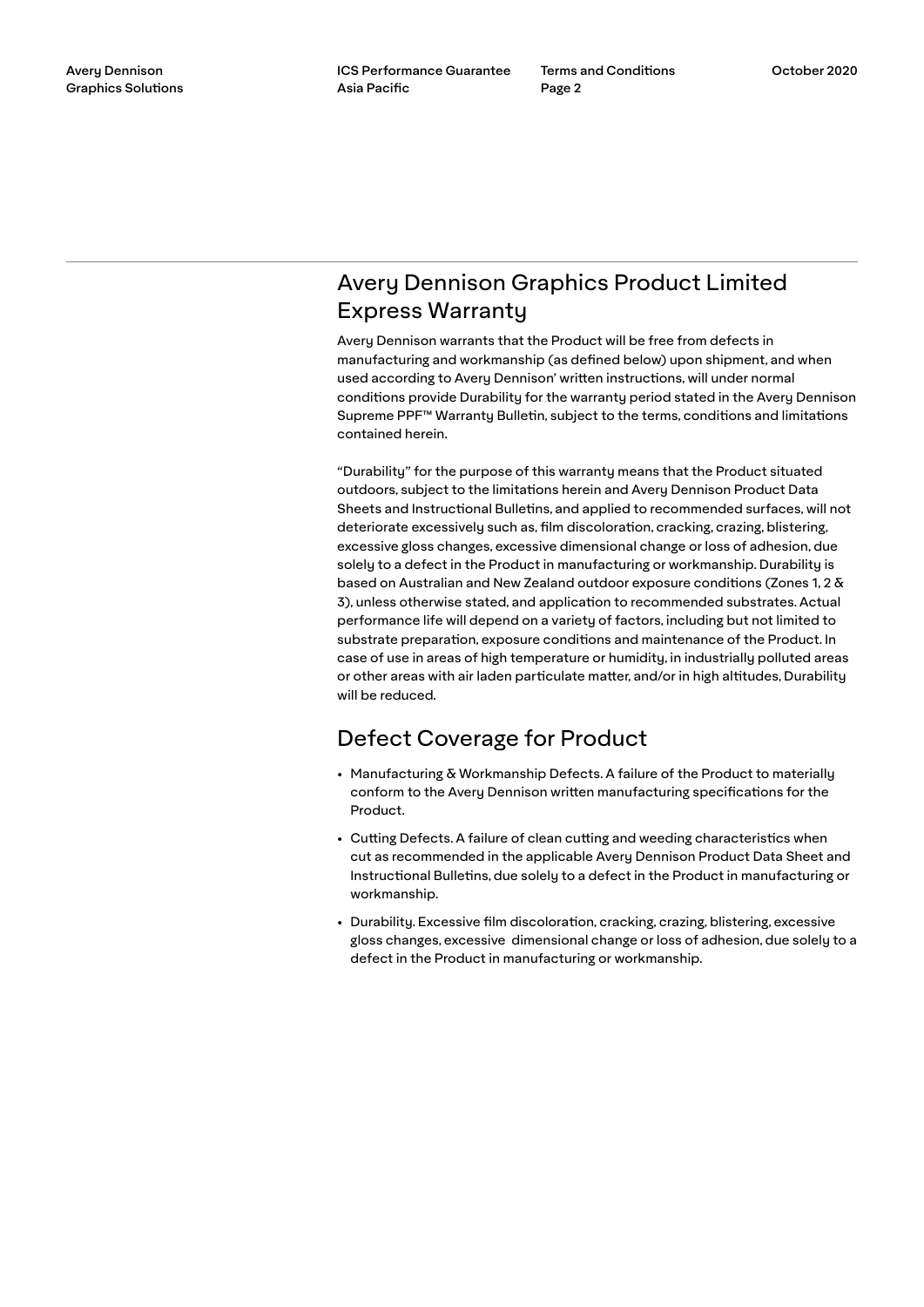# Express Warranty Limitations and Purchaser's **Obligations**

### **Obligation to Inspect**

The purchaser must, upon receipt of all Product, promptly inspect the goods for defects or damage and must within fourteen (14) days of delivery notify Avery Dennison in writing and/or its authorized agent or distributor of any claim. The purchaser must notify Avery Dennison in writing of any other alleged defect in the Product within 14 days of the date that such alleged defect of the Product was discovered or reasonably could have been discovered. Upon such notification, the purchaser must allow Avery Dennison to inspect the Product. To the extent permitted by law, no Product will be accepted for return or replacement unless Avery Dennison, in its sole discretion, upon inspection of the Product, considers the Product to be faulty or damaged by reason of an act or omission of Avery Dennison. Any return of Product is to be negotiated directly with Avery Dennison prior to its return. To the extent permitted by law, Product returned and accepted by Avery Dennison is, at the sole discretion of Avery Dennison, accepted for credit or replacement only. Any Product that is intended to be returned by Avery Dennison must be returned in the same condition as despatched or installed or, to the extent permitted by law, it will not be accepted.

# **Obligation to Ensure Suitability**

This warranty only applies to Product, that are used for the defined end uses and in the combinations described in the applicable Avery Dennison Product Data Sheets, Instructional Bulletins and Warranty Bulletin. It is the responsibility of the purchaser to ensure that the Product is suitable for the purposes for which it is purchased and for which it is to be re-supplied. To the maximum extent permitted by law, Avery Dennison will accept no liability whatsoever for any claims made by the purchaser or any subsequent purchaser or End User, arising from the failure of the purchaser to ensure suitability of the Product and/or to inform any subsequent Purchaser or End User of any reasons why the Product will or may not be fit for all the purposes for which goods of that kind are commonly supplied, and/or the purposes for which such subsequent purchaser requires the Product, including but not limited to having regard to any information provided by Avery Dennison concerning the Product and/or its application, including in any Product Data Sheets, Instructional Bulletins and Warranty Bulletins and, including but not limited to the basis upon which Durability are determined. The purchaser agrees to indemnify, defend and hold harmless Avery Dennison for any claims, losses, damages, judgments, expenses and/or expenses, including legal fees, resulting from any use or application for which the Product is unsuitable.

### **Recording of Installation Details and Product Information - Warranty Form**

This warranty is expressly conditioned on the purchaser ensuring that each individual vehicle where the Avery Dennison Supreme PPF is being installed to is recorded using the provided Warranty Form. Information, including company name, installer name, installation date, location, vehicle make, model, colour, VIN, lot/ref numbers of Avery Dennison Product used are required in order to validate the warranty.

The Supreme PPF Warranty Form can be found [here.](https://graphicsap.averydennison.com/en/home/contact/register-supreme-ppf-warranty.html)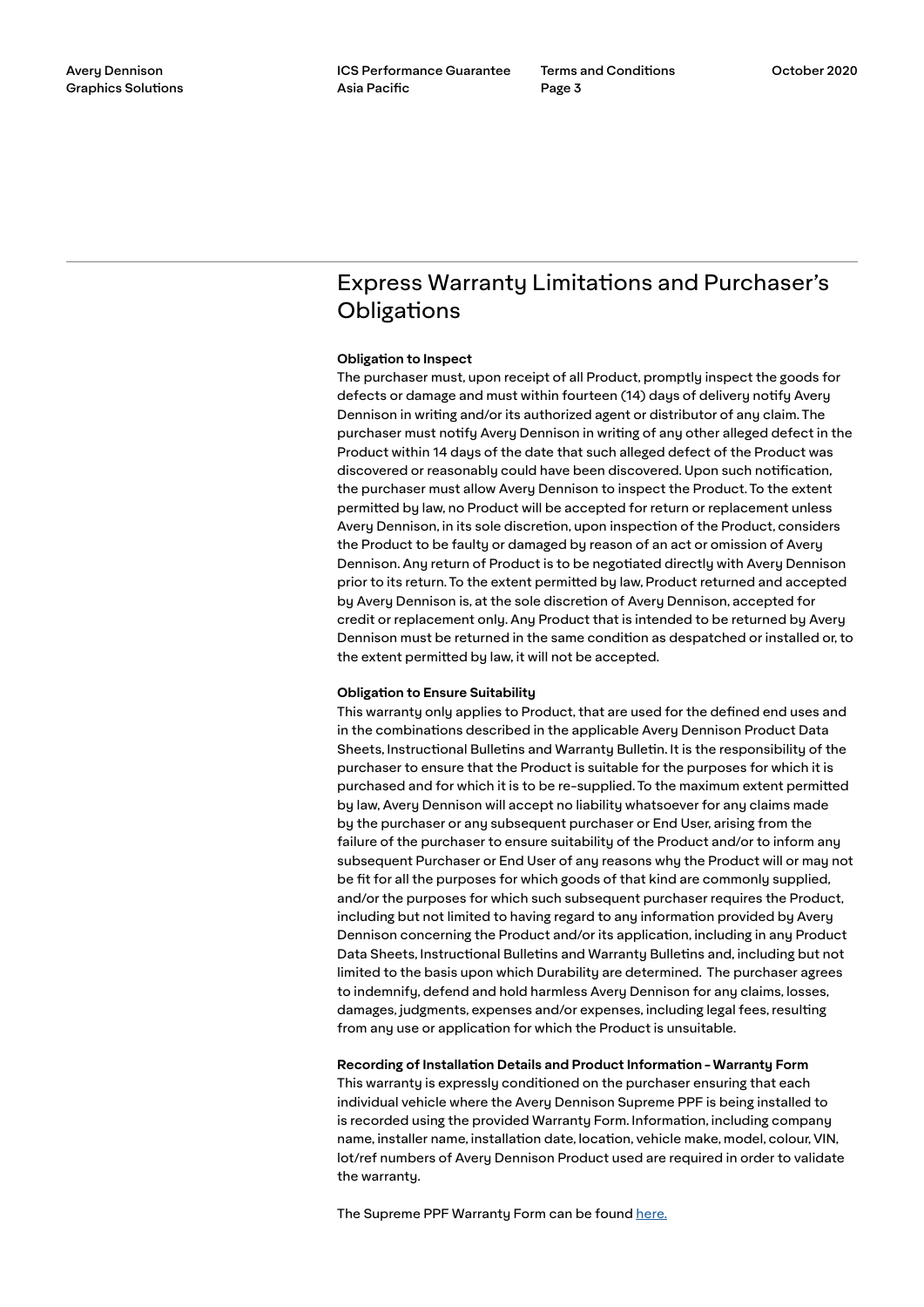# **Notification of Claims**

Claim notifications must be made to Avery Dennison in writing within 14 days of the date that such alleged defect of the Product was discovered or reasonably could have been discovered, and must include company name, installer name, installation date, location, vehicle make, model, colour, registration, lot/ref numbers, together with a detailed report of processing conditions, and any other information that is pertinent or requested by Avery Dennison. Avery Dennison reserves the right to inspect, investigate and verify all reported claims. Failure to comply with the foregoing conditions constitutes a waiver of all rights under this Warranty.

### **Product Storage**

The Product must be properly stored and applied within the shelf life as stated in the applicable Avery Dennison Product Data Sheet. It is the Converters and/ or Installers responsibility to demonstrate the Product is used within the Product shelf life by recording lot/reference numbers and installation date, utilising the Warranty Card.

#### **Unintended Use**

This warranty is expressly conditioned on the Product being processed by Converters and/or Installers in accordance with Avery Dennison recommended written processing instructions, and being applied to properly prepared surfaces and cleaned and maintained in accordance with recommended Avery Dennison procedures. It is the Converters and/or Installers, or other users responsibility to perform incoming raw material quality inspections, to assure proper surface preparation and that approved application procedures are followed, to retain converted samples, and to immediately cease using and notify Avery Dennison and/or its authorized agent or distributor of any Product, discovered to be (or reasonably capable of being discovered to be) defective.

#### **Misuse and Force Majeure**

Avery Dennison has no obligations or liability to any person whether under this warranty or otherwise with respect to Product that has been altered, modified, damaged, misused, abused, subject to accident, neglected or otherwise mishandled or improperly processed or applied. Products are not warranted against premature failure caused by chemical, environmental or mechanical means such as, but not limited to, vandalism, cleaning solutions, paints, solvents, moisture, temperature, mechanical washing equipment, engine fuel spills, engine exhaust, steam, organic solvents or other spilled chemicals. Damage from fire, structural failure, lightening, and other force majeure events are not covered by this warranty.

#### **Weathering Effects**

Some degradation of Product over time is considered normal wear. Slight chalking, edge lifting, "tenting" around rivets, or slight or gradual reduction in gloss, and other natural weathering, environmental or other conditions or damage caused by tornadoes, hurricanes, wind or other acts of God, do not constitute a breach of warranty.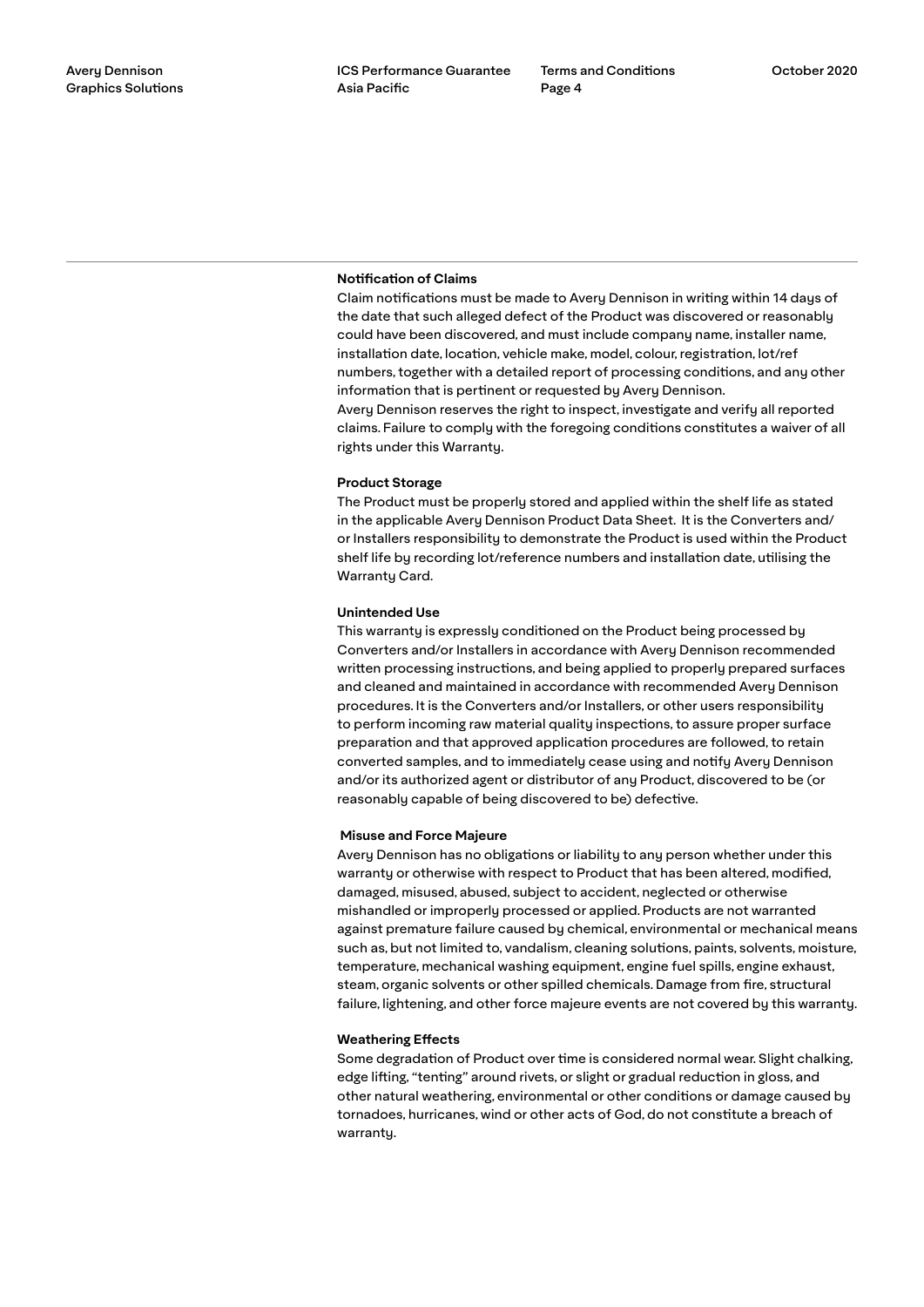# **Adhesion to Application Surfaces**

This warranty does not cover the Product if the application surface is not properly prepared; nor does the warranty cover the Product or damage to the substrate because the layers of the substrate separate due to a lower bond between those layers than the bond between the Product and the top layer of the substrate, or surfaces which subsequently crack, peel, outgas, or become damaged beneath the Product.

### **Glass Breakage**

This warranty does not cover glass breakage. Glass is prone to break under the stresses caused by temperature changes across the surface, which could be amplified by the application of film.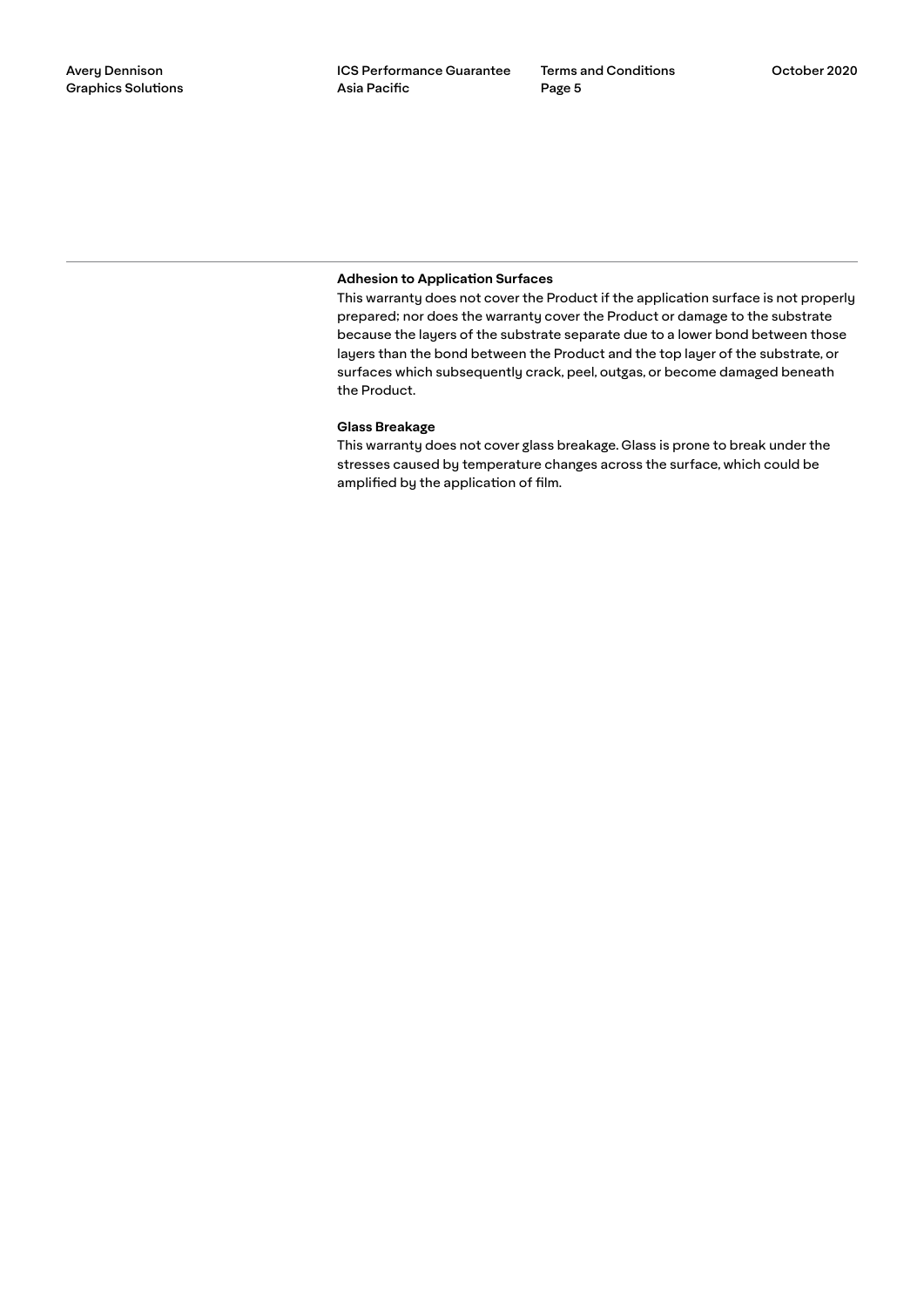# Exclusive Remedies and Limitations of Liability

- To the maximum extent permitted by law, in no event will Avery Dennison or the Converters and/or Installers be liable for any claim made by the purchaser or any third party for personal injury, or any incidental, special, indirect or consequential loss or damage whatsoever arising from, out of or in connection with the Products, application of the Products and/or use of the Products.
- Reimbursement for Materials. If any warranties are implied by law that cannot be excluded (in addition to those that have been expressly described in these terms and conditions), then to the maximum extent permitted by law (and subject to the provision of timely written notification of the warranty claim and verification of the warranty claim by Avery Dennison), Avery Dennison's sole liability and responsibility, and the exclusive remedy therefore, shall be at Avery Dennison's option: (A) to issue a material credit towards future purchases for the full purchase price of all Avery Dennison defective Product used; or (B) to replace all Avery Dennison defective Product consumed in the manufacture of the protection application.
- Notwithstanding that which has been outlined above but subject to the Australian Competition and Consumer Act 2010 (Cth) and the NZ Consumer Guarantees Act, Avery Dennison and the Converters and/or Installers will not be liable for any defect or damage which may be caused or partly caused by or arise as a result of:
	- a) the purchaser failing to properly maintain or store any Products;
	- b) the purchaser using the Products for any purpose other than that for which they were designed;
	- c) the purchaser improperly applying or misusing the Product;
	- d) the purchaser continuing to use and degrade the Products after any defect became apparent or should have become apparent to a reasonably prudent purchaser;
	- e) the purchaser failing to follow any instructions or guidelines issued by Avery Dennison Graphics;
	- f) fair wear and tear;
	- g) glass breakage;
	- h) any accident or premature failure caused by chemical, environmental or mechanical means; or
	- i) an act of God.

### **No Extension of Warranty**

In the case of a verified warranty claim, replacement Product carries only the remaining term of the original warranty period as stated in the applicable Avery Dennison Warranty Bulletin.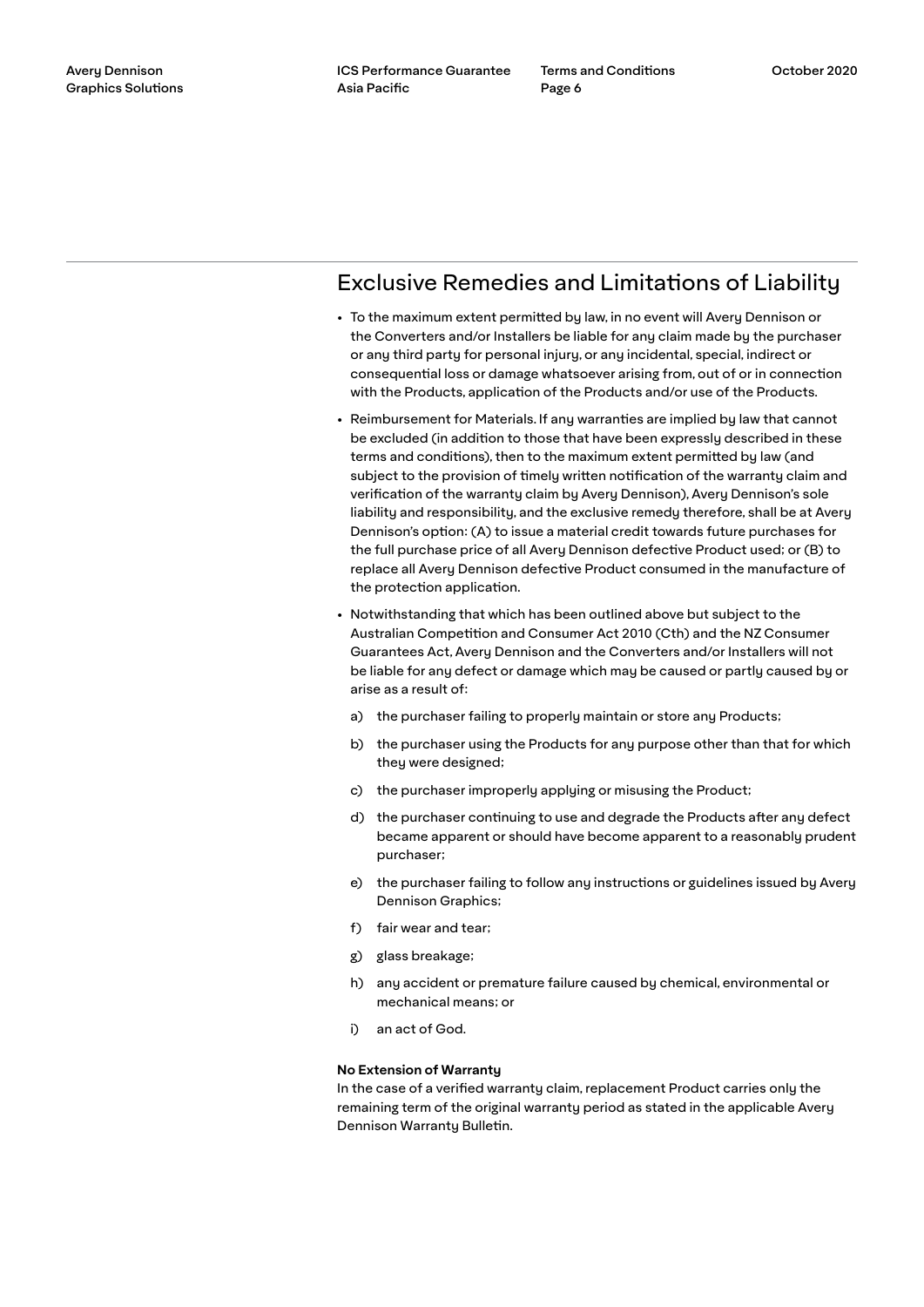### **Reimbursement for Processing Failure**

For processing failures due solely to a defect in the Product in manufacturing or workmanship, Avery Dennison will reimburse a portion of reasonable documented costs for associated processing components in a maximum amount not to exceed the value of the Product which failed during processing. It is the manufacturers' responsibility to perform incoming raw material quality inspections, to implement appropriate manufacturing process controls including in-process testing, retain converted samples, and to immediately cease using and notify Avery Dennison of any Product discovered to be (or reasonably capable of being discovered to be) defective.

### **Reimbursement for Durability Performance Failure**

For Durability failures, Avery Dennison will reimburse a portion of reasonable documented costs for the following "Customer Costs": direct costs, of removal of defective Product, remake and reapplication of replacement Product. Avery Dennison will reimburse one hundred percent (100%) of such reasonable Customer Costs for the first 70% of the warranty period. For failures during the last 30% of the warranty period, Avery Dennison will, option: (A) issue a material credit towards future purchases for the full purchase price of all Avery Dennison defective Product used; or (B) to replace all Avery Dennison defective Product consumed in the manufacture of the protection application.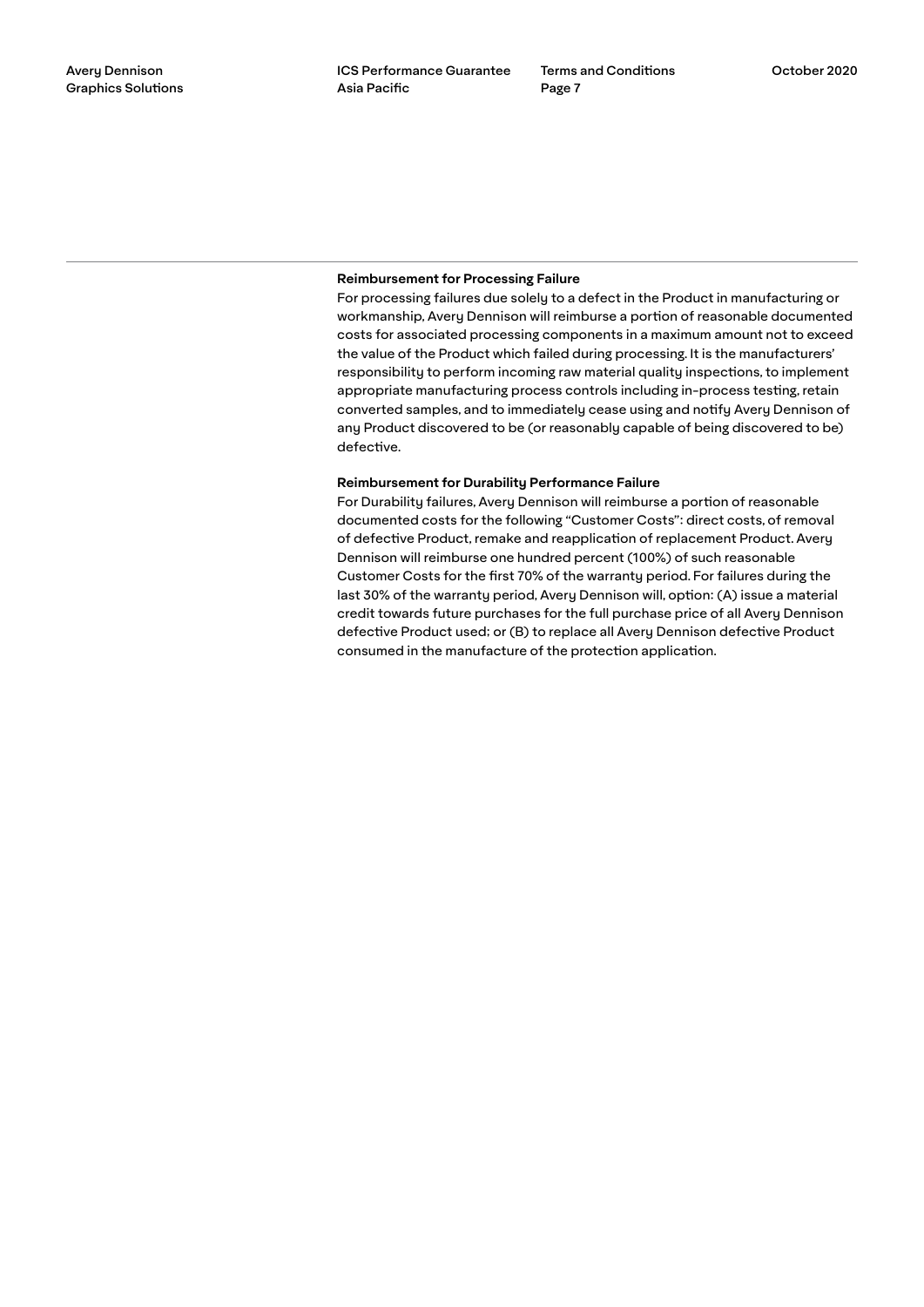# Removal Remedy Limitations

 In no event shall Avery Dennison be responsible for any damage to substrates resulting from Product removal, even when using a Removable Adhesive and/or Long Term Removable Adhesive, for example:

- Existing graphics or film that must remain intact.
- Any automotive paint (OEM and after market).
- Any surface that has a pre-existing unstable or unsound paint or surface finish.
- Any surface that has damage, improperly repaired damage or damage that occurs while the Product is in use (i.e., body damage on Vehicles).

# Indemnity

- The purchaser agrees to defend, indemnify and hold harmless Avery Dennison from and against any and all claims, damages, obligations, losses, liabilities, costs or debts and expenses arising directly or indirectly from its use of the Product or Products, including but not limited to the following:
	- a) its improper use, application or choice of Product/s;
	- b) its continued use and degradation of the Product/s after becoming aware of a defect or after a reasonably prudent purchaser would have become aware of the defect;
	- c) any defect or damage to the Product/s caused by a failure to follow an instruction or guideline issued by Avery Dennison; or
	- d) any other defect or damage to the Product/s that could reasonably be said to have resulted from the actions or omissions of the purchaser.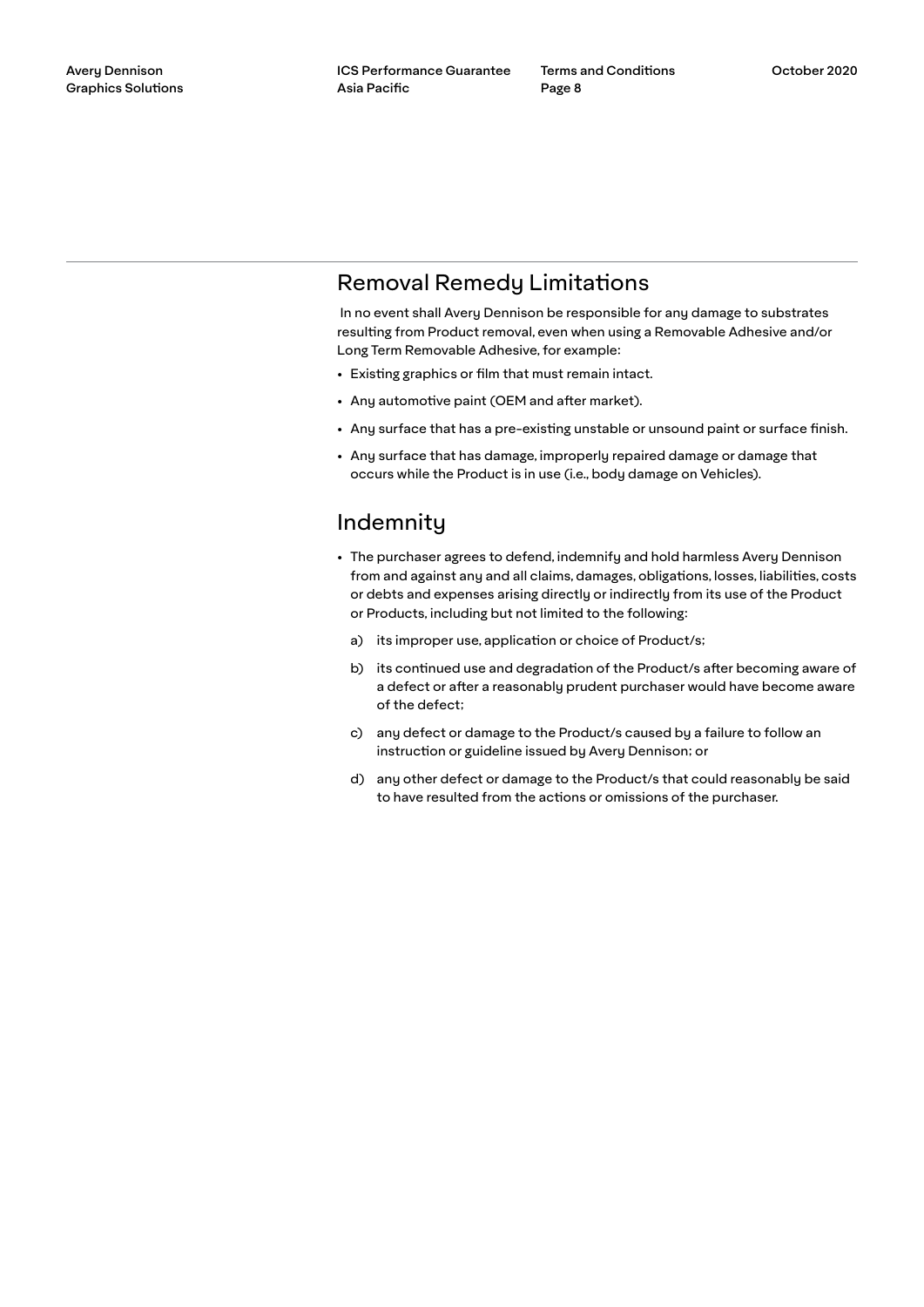# **Definitions**

- "Compound Curves" means a surface that includes both, or either, concave or convex curves. It does not include surfaces with hard angles or corrugations that would require extensive stretching of the Product.
- "Corrugations" means corrugated or recessed areas that require stretching of the Product (for example, a false window recess on a commercial van).
- "Flat surfaces" means a two dimensional flat surface without protruding objects.
- "Vehicle" means buses, vans, automobiles, recreational vehicles unless otherwise noted.
- "Long Term Removable Adhesive" means an Avery Dennison adhesive that can be removed with heat and/or chemicals within the warranted durability period and may leave thirty percent (30%) or less adhesive residue.
- "Marine Environment" means an environment where the oceans, seas, bays, estuaries, and other major water bodies, including their surface and interaction, with the atmosphere and with the land seaward of the mean high water mark.
- "OEM" means original equipment manufacturers.
- "Recreational Vehicle" means vehicles used for personal pleasure, such as campers, motor homes and trailers, that are not used in connection with any commercial or business enterprise. Specifically excludes watercraft from this definition.
- "Removable Adhesive" means an Avery Dennison adhesive that can be removed without heat or chemicals within the period stated on the respective Product Data Sheet and may leave thirty percent (30%) or less adhesive residue.
- "Rivets" mean surfaces with protruding rivet heads. Slight "tenting" or film lifting around rivets does not constitute a breach of warranty.
- "Simple curves" means surfaces that include a third dimension which does not require stretching of the film (for example, a cylinder).
- "Watercraft" means watercraft intended for personal pleasure such as runabouts and speedboats having aluminium and/or smooth fibreglass/gel coat bodies, including boats used in fishing tournaments and off-shore racing boats, but not other boats used in connection with commercial or business enterprise. Specifically excludes all other recreational vehicles from this definition.

ALL STATEMENTS, TECHNICAL INFORMATION AND RECOMMENDATIONS ABOUT AVERY DENNISON PRODUCTS ARE BASED UPON TESTS BELIEVED TO BE RELIABLE BUT DO NOT CONSTITUTE A GUARANTEE OR WARRANTY. ALL AVERY DENNISON PRODUCTS ARE SOLD WITH THE UNDERSTANDING THAT PURCHASER HAS INDEPENDENTLY DETERMINED THE SUITABILITY OF SUCH PRODUCTS OR ITS PURPOSES.

TO THE MAXIMUM EXTENT PERMITTED BY LAW (INCLUDING UNDER THE AUSTRALIAN COMPETITION AND CONSUMER ACT 2010 (CTH) AND THE NEW ZEALAND CONSUMER GUARANTEES ACT NO EXPRESS WARRANTIES AND NO IMPLIED WARRANTIES, WHETHER OF MERCHANTABILITY OR FITNESS FOR ANY PARTICULAR USE, OR OTHERWISE, EXCEPT AS SET FORTH ABOVE (WHICH